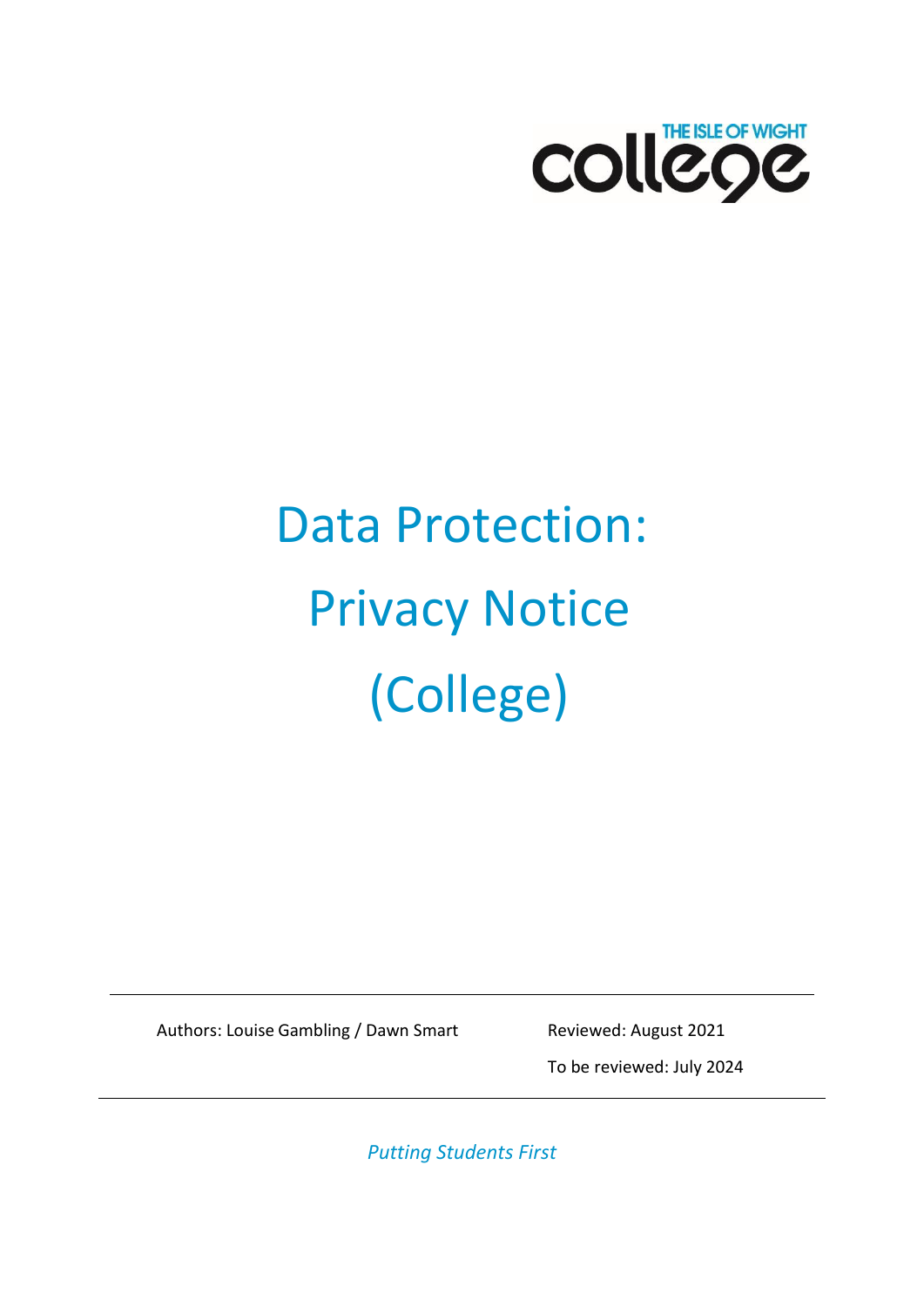## <span id="page-1-0"></span>**Amendments/Additions Chronology**

| 25 May 2018    | Policy live                                                                                                                                                             |
|----------------|-------------------------------------------------------------------------------------------------------------------------------------------------------------------------|
| 29 May 2018    | Amendment - Page 5, section 4, paragraph 4: To alter wording with<br>regard to the Learner Records Service (LRS) to match the text of the LRS<br>tier 1 Privacy Notice  |
| 01 June 2018   | Amendment - Page 8, section 4, paragraph 2 and 3: clarification on<br>consent and update to footnote <sup>1</sup>                                                       |
|                | Addition of Appendix 1 - Summary privacy statement for Isle of Wight<br>College applications and enrolments                                                             |
| 25 August 2018 | Policy reviewed and new review date revised to December 2018                                                                                                            |
|                | Amendment - Page 10, 'Declaration' - wording altered to clarify that<br>Examination results could be published with consent and on a range of<br>media platforms        |
|                | Amendment - Page 11, 'Privacy Notice' - web links to the Education &<br>Skills Funding Agency (ESFA) and Learner Records Service (LRS) Privacy<br>Notices added         |
|                | Amendment - Page 11, 'Privacy Notice' - paragraph 6: wording altered<br>to match Enrolment Form amendment                                                               |
|                | Date of Summary privacy statement for Isle of Wight College<br>applications and enrolments revised                                                                      |
| 05 June 2020   | Policy reviewed and new review date revised to July 2021                                                                                                                |
|                | Addition - Page 6, 'Purposes for which we process personal data' -<br>bullet point 2: wording altered to include collection of student<br>destination                   |
|                | Amendment - Page 11, 'Privacy Notice' - paragraph 5: wording altered<br>to reflected the use of electronic signatures and online enrolment                              |
|                | Amendment – Page 12, 'Privacy Notice' – paragraphs 7 and 8: wording<br>altered to match Enrolment Form amendment and make ways to update<br>personal data more explicit |
| 09 August 2021 | Amendment - Page 4, inclusion of term 'UK GDPR'                                                                                                                         |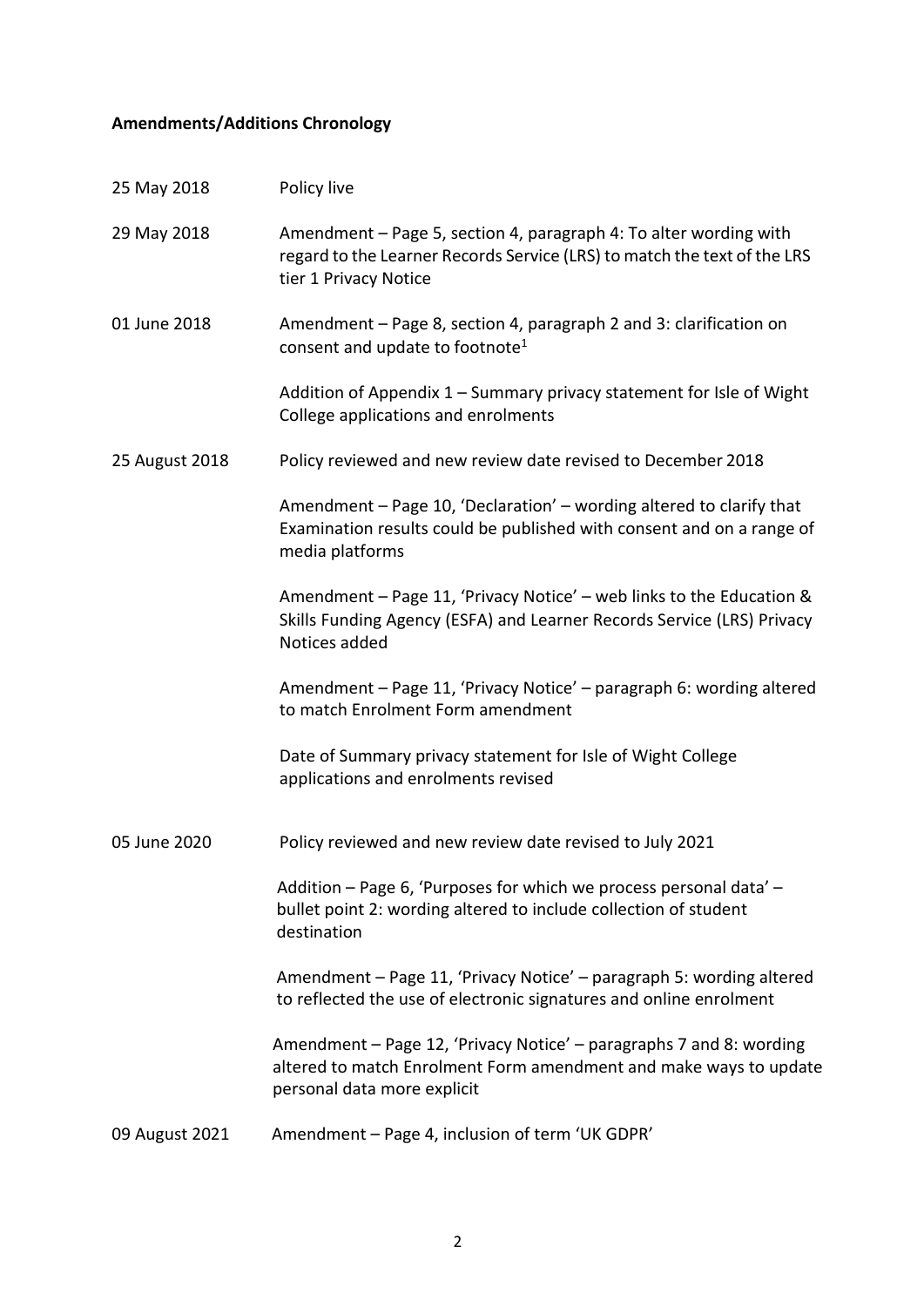#### Contents

| 1.  |                                                                                       |  |
|-----|---------------------------------------------------------------------------------------|--|
| 2.  |                                                                                       |  |
| 3.  |                                                                                       |  |
| 4.  |                                                                                       |  |
| 5.  |                                                                                       |  |
| 6.  |                                                                                       |  |
| 7.  |                                                                                       |  |
| 8.  |                                                                                       |  |
| 9.  |                                                                                       |  |
| 10. |                                                                                       |  |
| 11. |                                                                                       |  |
| 12. |                                                                                       |  |
|     | Appendix 1 - Summary privacy statement for the Isle of Wight College applications and |  |
|     |                                                                                       |  |
|     |                                                                                       |  |
|     |                                                                                       |  |
|     |                                                                                       |  |
|     |                                                                                       |  |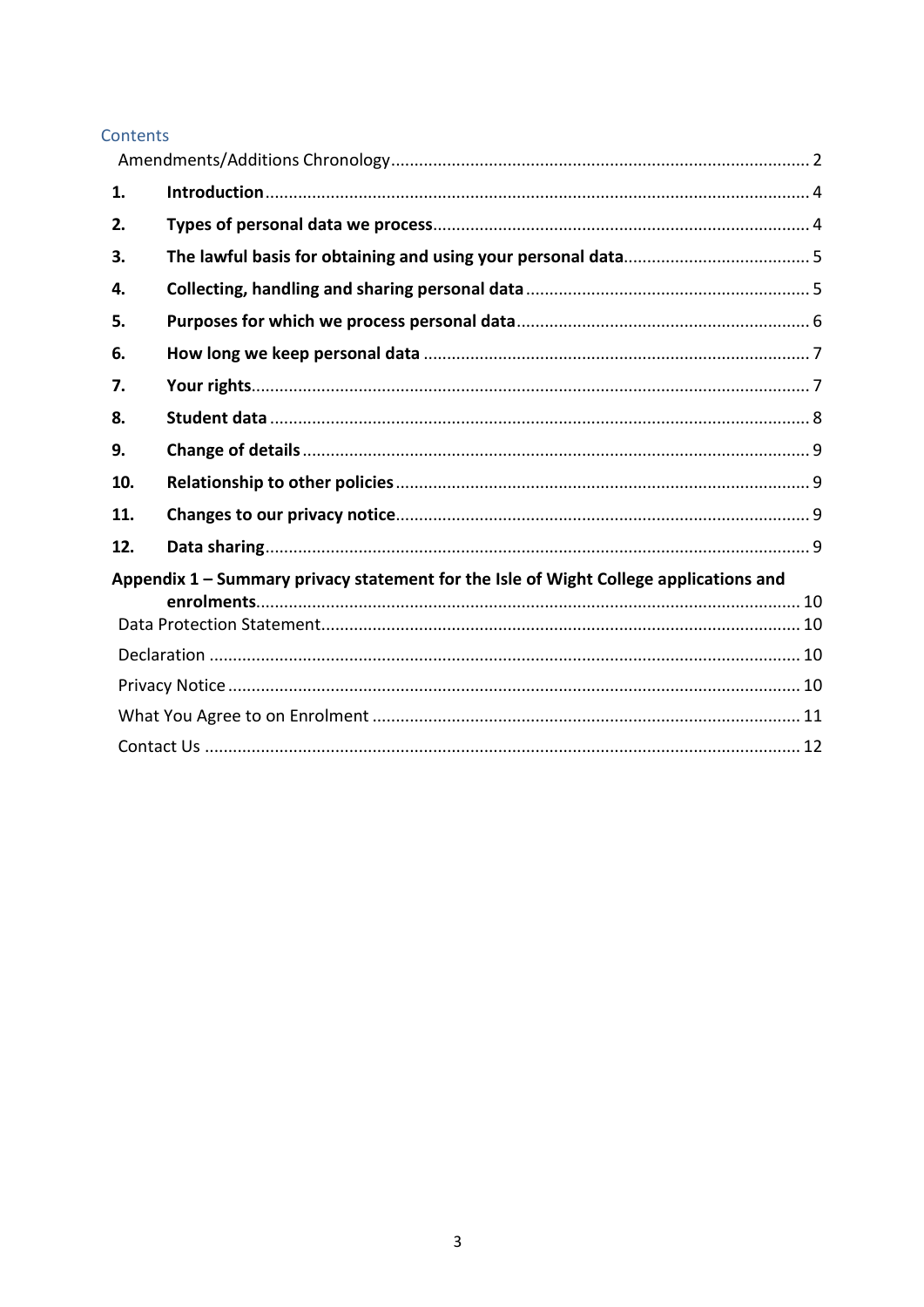# <span id="page-3-0"></span>1. Introduction

This privacy notice explains how The Isle of Wight College ("the college", "we", "us", "our") collects, uses and shares your personal data, and your rights in respect of their personal data under EU Regulation 2016/679 General Data Protection Regulation ("GDPR"). Since 1 January 2021 the UK's data privacy law is now known as UK GDPR.

The UK GDPR defines "personal data" as any information relating to an identified or identifiable natural person (a "data subject"); an identifiable natural person is one who can be identified, directly or indirectly, in particular by reference to an identifier such as a name, an identification number, location data, an online identifier, or to one or more factors specific to the physical, physiological, genetic, mental, economic, cultural, or social identity of that natural person.

This Notice sets the College's obligations regarding the collection, processing, transfer, storage, and disposal of personal data.

The College is committed not only to the letter of the law, but also to the spirit of the law and places high importance on the correct, lawful, and fair handling of all personal data, respecting the legal rights, privacy, and trust of all individuals with whom it deals.

If you have questions regarding your personal data or its use, please contact the Data Protection Officer by email on [info@iwcollege.ac.uk](mailto:info@iwcollege.ac.uk) with subject 'FAO Data Protection Officer' or by post at The Data Protection Officer, The Isle of Wight College, Medina Way, Isle of Wight, PO30 5TA.

# <span id="page-3-1"></span>2. Types of personal data we process

We process personal data about prospective, current and past students. The personal data we process takes different forms – it may be factual information, expressions of opinion, images or other recorded information which identifies or relates to an individual. Examples include:

- $\circ$  names, addresses, telephone numbers, e-mail addresses and other contact details
- o family details
- o criminal convictions
- o photos
- $\circ$  admissions, academic, disciplinary, attendance and other education related records, information about special educational needs, references, examination scripts and marks
- $\circ$  education and employment data
- o financial information (e.g. for bursary assessment)
- $\circ$  bank details (e.g. when required for the processing of payments or refunds)
- o courses, meetings or events attended.

As a college, we need to process special category personal data (e.g. concerning health, ethnicity, gender or biometric data) and criminal records information about some individuals (particularly students and staff). We do so in accordance with applicable law (including with respect to safeguarding or employment) or by explicit consent.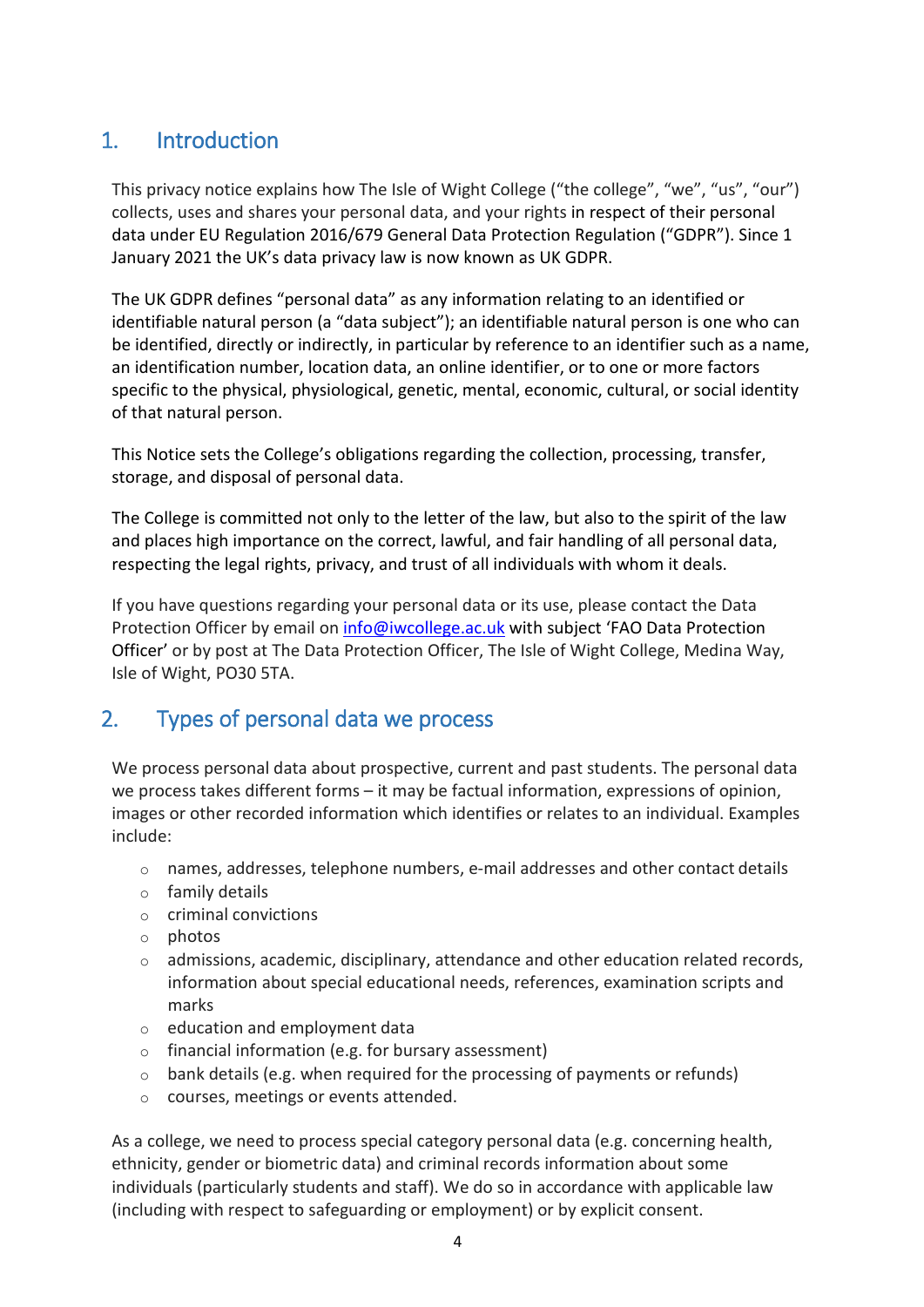# <span id="page-4-0"></span>3. The lawful basis for obtaining and using your personal data

The Isle of Wight College needs data in order to fulfil its contractual obligations to its students to deliver the education for which they have applied and to participate fully in the services offered to students.

Generally, the information is processed as part of our public interest task of providing education to you.

Where that information is special category personal information (e.g. medicalinformation or your photograph for the purposes of identification) we will process it in the interests of safeguarding and or because there is a substantial public interest for us to do so.

The legal bases for us to process your data are where:

- o processing is necessary for the performance of a contract with the data subject orto take steps to enter into a contract
- o Or, processing is necessary for compliance with a legal obligation
- $\circ$  Or, processing is necessary for the performance of a task carried out in the public interest or in the exercise of official authority vested in the controller.
- $\circ$  Or, processing is necessary for the purposes of the legitimate interests pursued by the controller or a third party.

## <span id="page-4-1"></span>4. Collecting, handling and sharing personal data

We collect most of the personal data we process directly from the individual concerned (or in the case of some students, from their parents/guardians). In some cases, we collect data from third parties (for example, referees, previous schools/colleges, the Disclosure and Barring Service, or professionals or authorities working with the individual) or from publicly available resources.

Personal data held by us is processed by appropriate members of staff for the purposes for which the data was provided. We take appropriate technical and organisational steps to ensure the security of personal data about individuals, including policies around use of technology and devices, and access to college systems. We do not transfer personal data outside of the European Economic Area.

Personal data (including sensitive data where required) is passed to Government agencies (including but not limited to the Education and Skills Funding Agency) to meet statutory or contractual funding arrangements. Where necessary it is also shared with the Department for Education (DFE) and the Student Loans Company.

The information is used for the exercise of functions of these Government departments and to meet statutory responsibilities, including under the Apprenticeships, Skills, Children and Learning Act 2009. The information you supply is used by the Education and Skills Funding Agency, an executive agency of the Department for Education (DfE), to issue you with a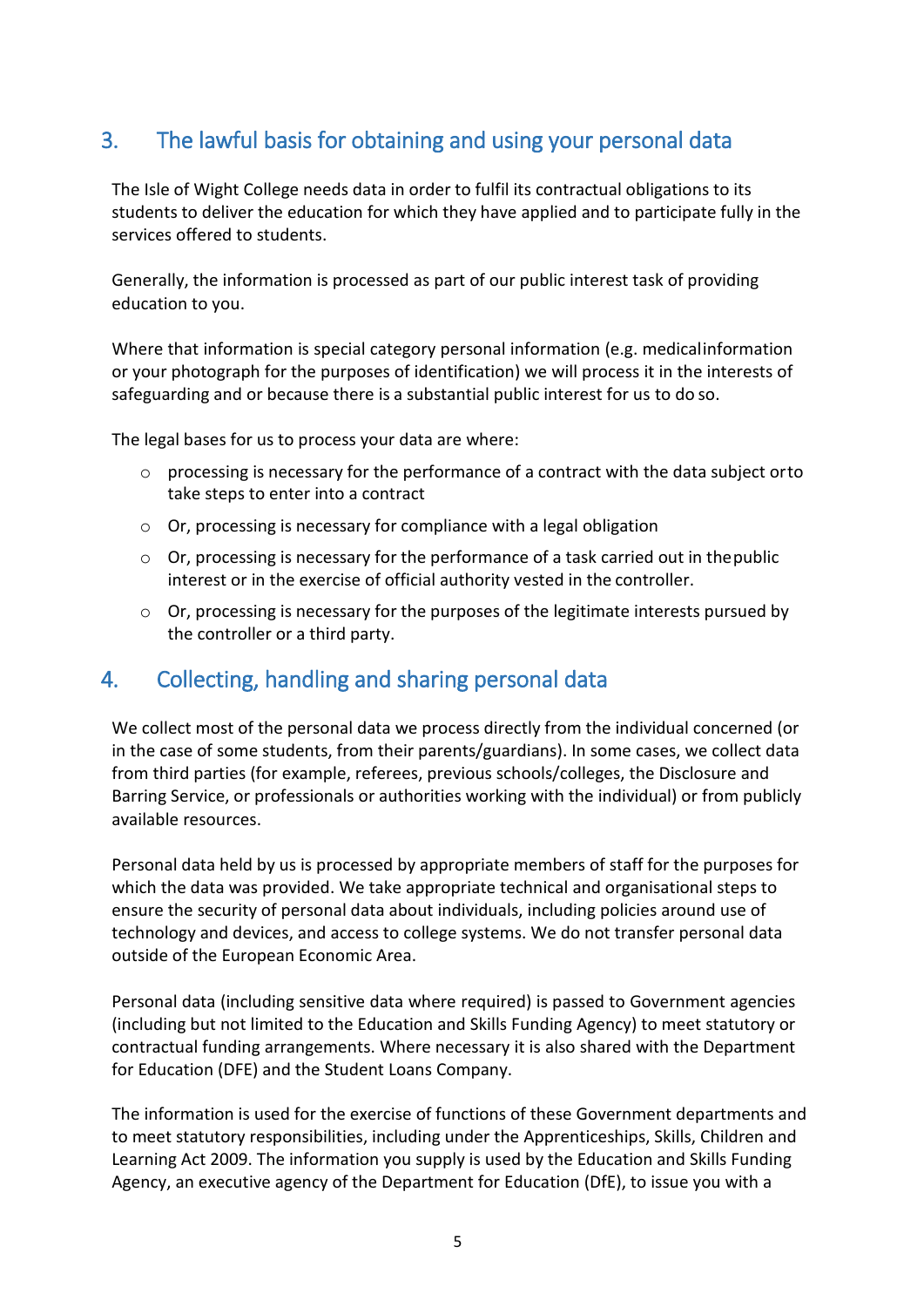Unique Learner Number (ULN) and to create your Personal Learning Record, as part of the functions of the DfE. For more information about how your information is processed, and to access your Personal Learning Record, please refer to: <https://www.gov.uk/government/publications/lrs-privacy-notices>

In the course of college business, we share personal data (including special category personal data where appropriate) with third parties such as examination boards and relevant authorities (for example the Local Authority, DBS, UK Visas and Immigration, and Department for Education).

To fulfil our statutory and contractual obligations of education provision some of our systems are provided by external third parties, e.g. hosted student assessment, target, attendance and progression tracking systems, college portal or cloud storage providers. This is always subject to contractual assurances that personal data will be kept securely and only in accordance with our specific directions.

We will share your details with internal and external auditors when required to do so. As a publicly-funded organisation, we are subject to audit and required on occasion to give the auditors access to students' details in order for them to report on the integrity of the college's processes. The auditors will not normally retain personal data once an audit is complete.

We will provide a debt collection agency with personal contact details of any student who has significant outstanding debts to us where we have exhausted our own procedures for pursuing a debt.

We reserve the right to share data with a third party without express consent when it is necessary for protecting the vital interests of a data subject, for example in the case of an emergency.

We will never sell personal data to third parties.

## <span id="page-5-0"></span>5. Purposes for which we process personal data

We process personal data to support the College's operation as an education provider, and in particular for:

- o The selection and admission of students
- $\circ$  The provision of education to students including the administration of the college curriculum and timetable; monitoring student progress and educational needs; administration of students' entries to public examinations, reporting upon and publishing the results; providing references for students (including after a student has left); reporting student destinations.
- $\circ$  The provision of educational support and related services to students including the maintenance of discipline; provision of careers and library services; administration of sports fixtures and teams, college trips; provision of the college's IT and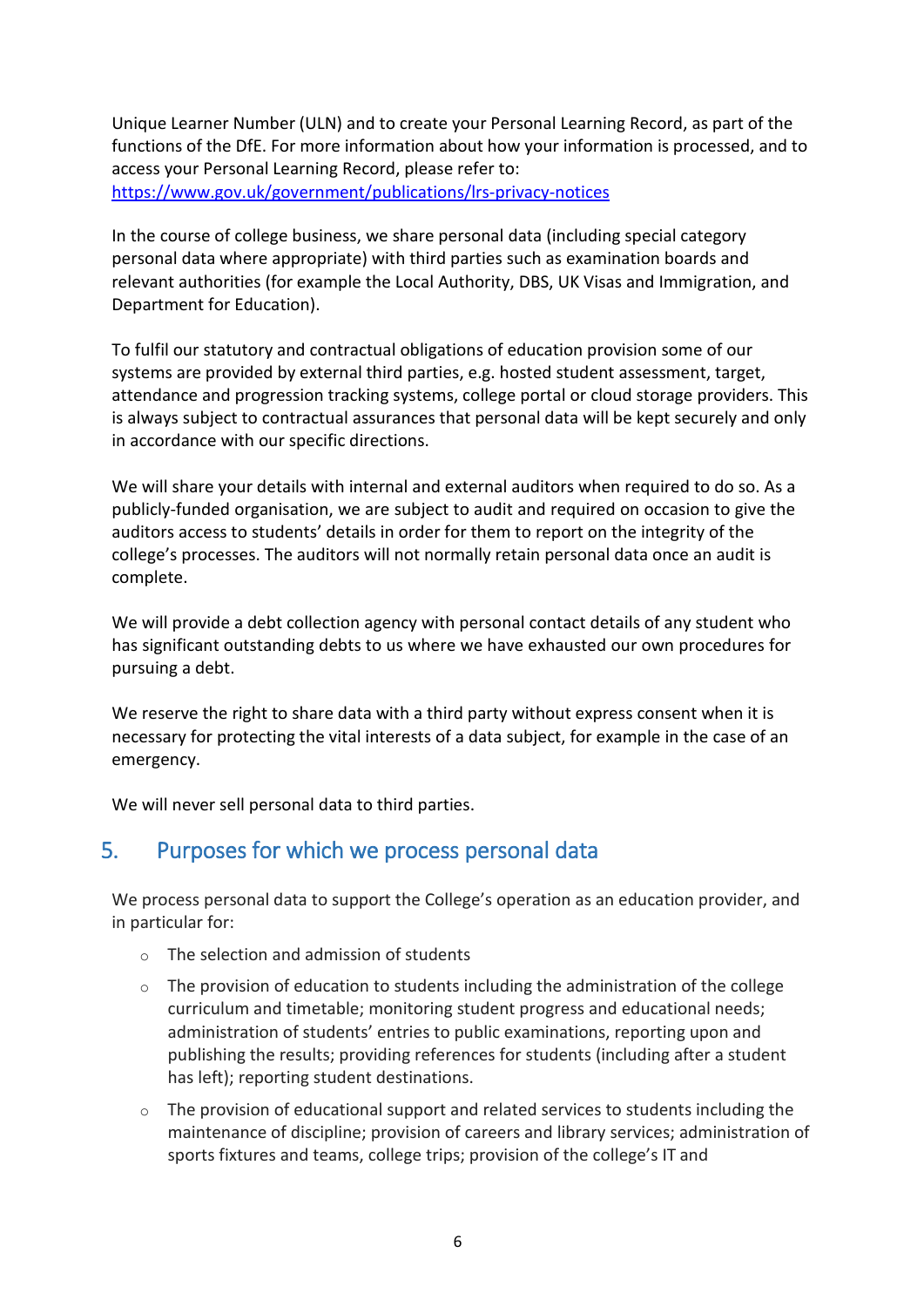communications system and virtual learning environment (and monitoring the same) all in accordance with our IT policies

- o The safeguarding of students' welfare
- o Compliance with legislation and regulation including the preparation of information for inspections by OFSTED, submission of Individual Learner Records (ILR) to the ESFA and evidence of achievement to the DfE
- o Operational management including the compilation of student records; the administration of invoices, fees and accounts; the management of the College's property; the management of security and safety arrangements (including the use of CCTV in accordance with our CCTV Policies and monitoring of the college's IT and communications systems in accordance with our Acceptable Use Policy); management planning and forecasting; research and statistical analysis; the administration and implementation of the College's rules and policies for students and staff; the maintenance of historic archives and other operational purposes
- $\circ$  The promotion of the College through its own websites, the prospectus and other publications and communications (including through our social media channels)
- $\circ$  We will use your information to ensure and evidence that your place is appropriately funded, to pay/receive payment from you and administrate relevant bursaries.

## <span id="page-6-0"></span>6. How long we keep personal data

We retain personal data only for a legitimate and lawful reason and only for so long as necessary or required by law. We have a Data Retention Policy which sets out the time period for which different categories of data are kept. If you have any specific queries about our record retention periods, or wish to request that your personal data is considered for erasure, please contact the college's Data Protection Officer.

For student's undertaking government funded programmes including the use of Advanced Learning Loan, the college is required to retain personal information in line with the relevant funding regulations

# <span id="page-6-1"></span>7. Your rights

You have a number of rights over your personal information, which are:

- 1. the right to make a complaint to the Information Commissioner's Office (ICO) if you are unhappy about the way your personal data is being used – please refer to the ICO's website for further information about this [\(https://ico.org.uk/\)](https://ico.org.uk/)
- 2. the right to ask us what personal information about you we are holding and to have access to a copy of your personal information
- 3. the right to ask us to correct any errors in your personal information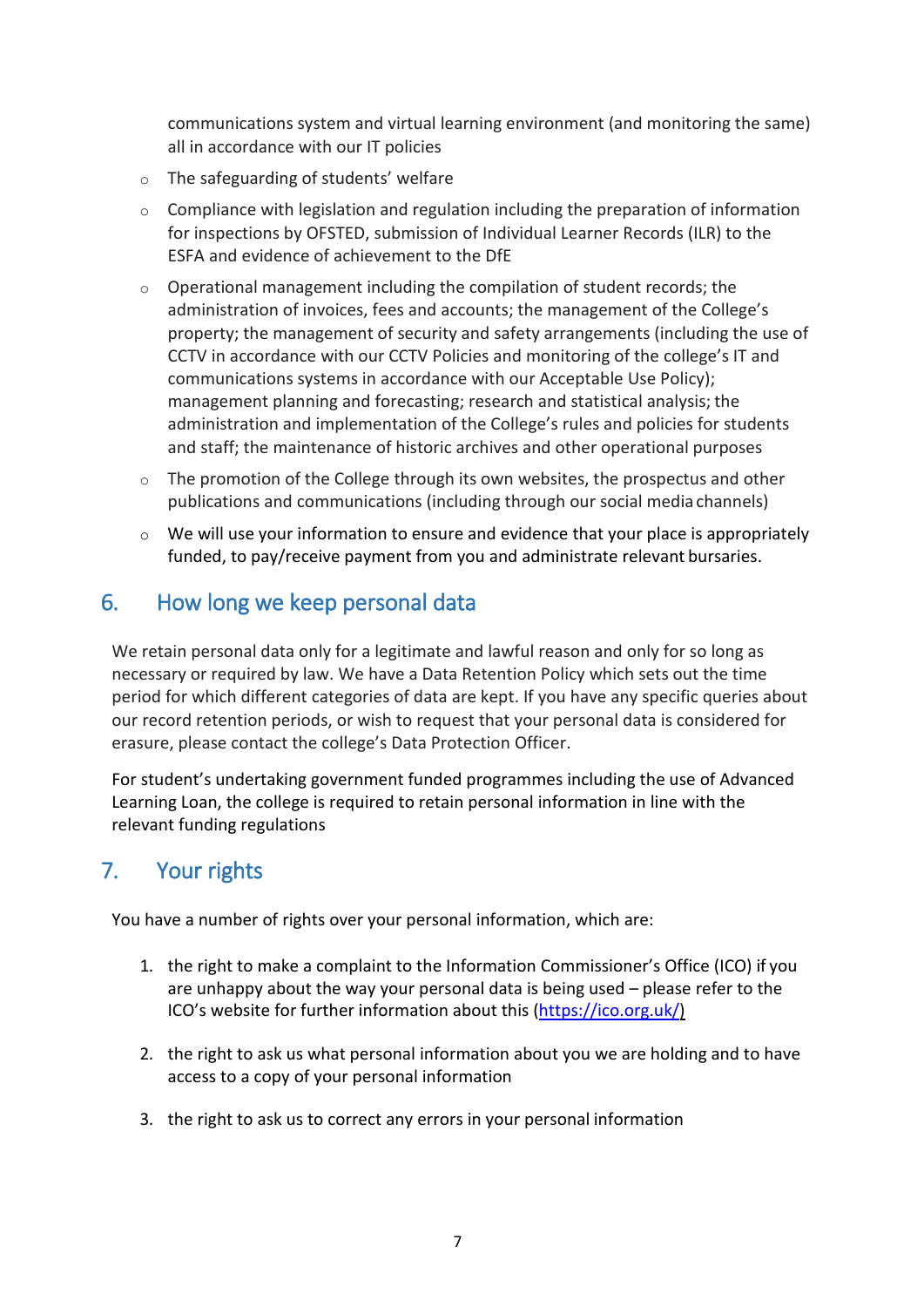- 4. the right, in certain circumstances such as where our use of your personal information is based on your consent and we have no other legal basis to use your personal information, to ask us to delete your personal information
- 5. the right, in certain circumstances such as where we no longer need your personal information, to request that we restrict the use that we are making of your personal information
- 6. the right, in certain circumstances, to ask us to review and explain ourlegitimate interests to you, and
- 7. the right, where our use of your personal information is carried out for the purposes of an agreement with us and is carried out by automated means, to ask us to provide you with a copy of your personal information in a structured, commonly-used, machine-readable format.

## <span id="page-7-0"></span>8. Student data

The rights under Data Protection legislation belong to the individual to whom the data relates. Parents should be aware that we can only release information about its students if it has their consent for this recorded on the College system. There may be exceptions in regards of students with severe learning difficulties, school link students and those who are otherwise unable to decide for themselves.

In general, we will assume that students' consent is required for ordinary disclosure of their personal data to their parents/guardians/nominated individual, e.g. for the purposes of keeping parents informed about the student's activities, progress and behaviour, unless in the college's opinion of the interests in a student's welfare, there is a good reason to do otherwise.

Students over  $18<sup>1</sup>$  are asked for their consent for sharing information<sup>2</sup> (e.g. attendance) with parents/guardians/nominated individual on the application form or when enrolling face-to-face. Students can also inform us later on with whom we may discuss their college matters. Students may withdraw their consent the same way which they gave it.

Students can make subject access requests for their own personal data, provided that they have sufficient maturity to understand the request they are making. Our students are generally assumed to have this level of maturity. A person with parental responsibility will generally be entitled to make a subject access request on behalf of students, but the information in question is always considered to be the child's at law. A student of any age may ask a parent or other representative to make a subject access request on their behalf. Moreover (if of sufficient maturity) their consent or authority may need to be sought by the parent making such a request.

 $1$  Including Students aged over 16 who live independently; or in cases of mental capacity assessments, in the situations of: Appointeeship status/Guardianship status and certain sections of Power of Attorney, where evidence can be provided

 $2$  Excluding in cases of emergency when the next of kin data supplied is used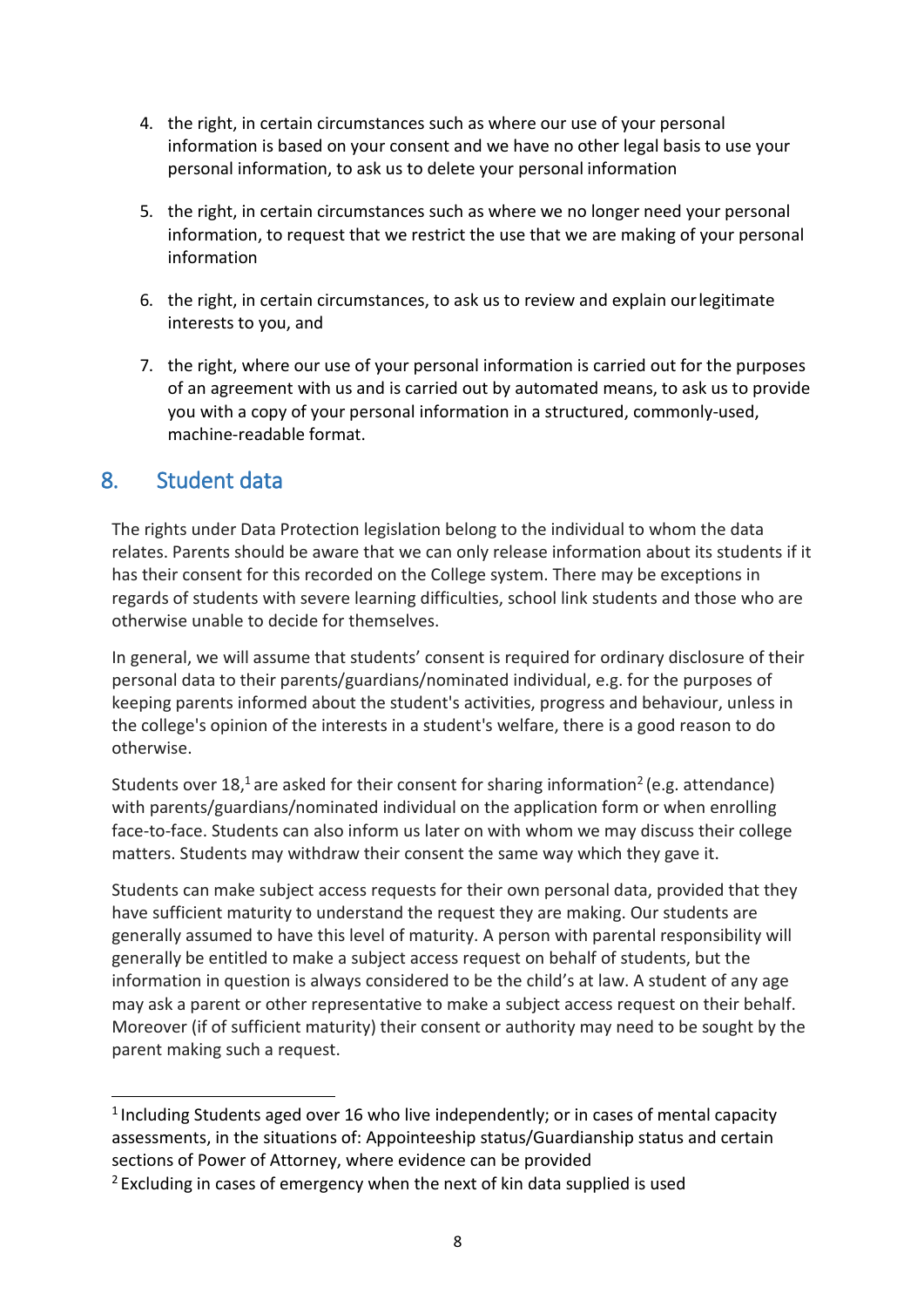# <span id="page-8-0"></span>9. Change of details

We try to ensure that all personal data held in relation to an individual is as up to date and accurate as possible. Please notify the students' records department of any significant changes to important information, such as contact details, held about you.

# <span id="page-8-1"></span>10. Relationship to other policies

Our privacy notice should be read in conjunction with our other policies and terms and conditions which make reference to personal data, including our Safeguarding Policy, Health & Safety Policies, Acceptable Use Policies and IT Policies.

We will update this Privacy Notice from time to time. Any substantial changes that affect how we process your personal data will be notified on our website and to you directly, as far as practicable.

If you believe that we have not complied with this policy or have acted otherwise than in accordance with Data Protection Law, you should notify the Data Protection Officer. You can also make a referral to or lodge a complaint with the Information Commissioner's Office (ICO), although the ICO recommends that steps are taken to resolve the matter with us before involving them.

## <span id="page-8-2"></span>11. Changes to our privacy notice

We keep our privacy notice under regular review. Any changes we make to our privacy notice in the future will be detailed in the document itself which is made available on the staff computer network and to students on the IW College website.

# <span id="page-8-3"></span>12. Data sharing

A separate and regularly updated listing of the organisations we share data with is contained within our Data Sharing Agreement policy.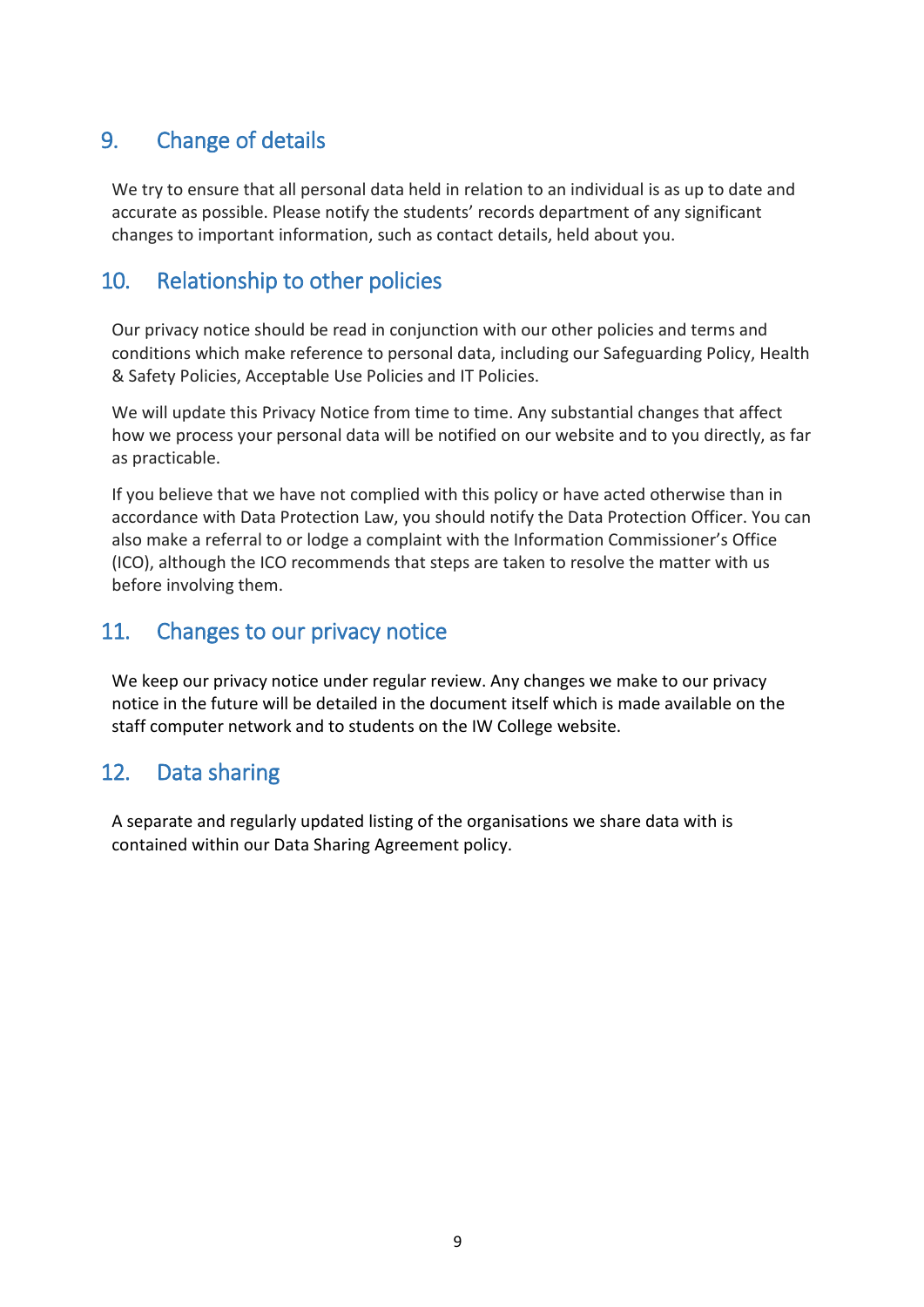# <span id="page-9-0"></span>Appendix 1 – Summary privacy statement for the Isle of Wight College applications and enrolments

#### <span id="page-9-1"></span>**Data Protection Statement**

This document provides you with details of the declaration that you agree to when proceeding with a course enrolment, application or enquiry, or signing up for an account and should be read as an addendum to The Isle of Wight College's full Privacy Notice. The Isle of Wight College will be referred to as the IWC from now on within the declaration and agreement.

The IWC has a legal duty to explain how it adheres to EU Regulation 2016/679 General Data Protection Regulation ("GDPR") in the way it collects, uses and shares your personal data and makes you aware of your rights in respect of your personal data.

If you wish to discuss data protection further you can contact the Data Protection Officer at IWC. Contact the Data Protection Officer by e-mail on [info@iwcollege.ac.uk](mailto:info@iwcollege.ac.uk) with the subject 'FAO Data Protection Officer' or by post at The Data Protection Officer, The Isle of Wight College, Medina Way, Isle of Wight, PO30 5TA.

#### <span id="page-9-2"></span>**Declaration**

I understand that data collected by IWC will be used for educational administration, guidance, statistical, research and health and safety purposes. Processing this data will enable the performance of IWC to be monitored and for IWC to operate effectively and plan future provision. The data may be shared with my former school(s) and other educational institutions, Children Services Authorities, Careers Service, DFE (Department for Education), ESFA (Education and Skills Funding Agency) and the local authority. Data will also be sent to Examination Boards and other Awarding Bodies to be processed for the purpose of registration, entry, marking, assessment and the issue of results and certificates. Information may be sent to the above agencies electronically via the Internet. Examination results may be published on media platforms (such as the college website or the local newspaper) with my consent. Examination results and destination after leaving IWC may also be shared with my former school(s), other educational institutions and government agencies. Data will be held securely and confidentially to comply with funding bodies data retention rules and derived statistical data for the purpose of analysing retention and achievement rates and will be retained until it is deemed no longer relevant. My data will be held securely on educational systems such as eTrackr, Smart Assessor and BKSB (skills development) to assist me in my studies.

#### <span id="page-9-3"></span>**Privacy Notice**

If you enrol on a government-funded course (including those funded through an Advanced Learning Loan), you will be subject to the privacy notice issued by the Education and Skills Funding Agency (ESFA), on behalf of the Secretary of State for the Department of Education (DfE). It informs learners how their personal information will be used by DfE, the ESFA (an executive agency of the DfE) and any successor bodies to these organisations. For the purposes of relevant data protection legislation, the DfE is the data controller for personal data processed by the ESFA. For further information, please review the ESFA web link:

<https://www.gov.uk/government/publications/esfa-privacy-notice>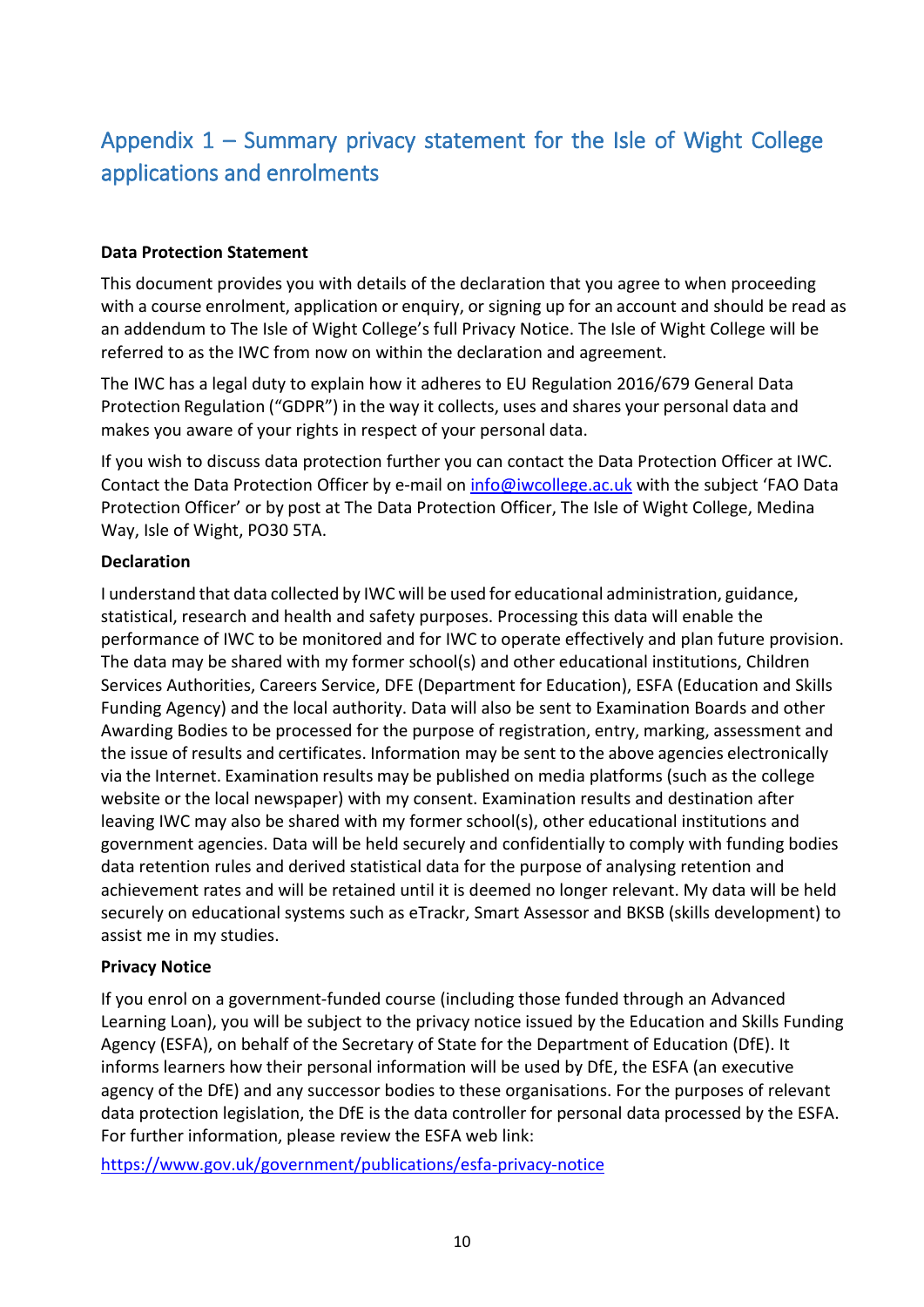Your personal information is used by the DfE to exercise its functions and to meet its statutory responsibilities, including under the Apprenticeship, Skills, Children and Learning Act 2009 and to create and maintain a unique learner number (ULN) and a personal learning record (PLR). Your information will be securely destroyed after it is no longer required for these purposes. For further information about how your details are processed and details of how to access your Personal Learner Record, please review the LRS web link:

#### <https://www.gov.uk/government/publications/lrs-privacy-notices>

Your information may be shared with third parties for education, training, employment and wellbeing related purposes, including research. This will only take place where the law allows it and the sharing complies with data protection legislation. You may be contacted after you have completed your programme of learning to establish whether you have entered employment or gone onto further training.

The English European Social Fund (ESF) Managing Authority (or agents acting on its behalf) may contact you in order for them to carry out research and evaluation to inform the effectiveness of training.

#### <span id="page-10-0"></span>**What You Agree to on Enrolment**

The following details the agreement that you will sign on enrolment to a course.

I agree to IWC processing personal data contained in this form, or other data, which IWC may obtain from me or other people. I agree to the processing of such data for any purpose connected with my studies, or my health and safety whilst on the college premises, a work placement premises or for any other legitimate reason. I confirm that the information I have given is true and accurate to the best of my knowledge. A Learning Agreement will be completed with you once you start, please sign in pen or verify with an electronic signature if enrolling online.

The student signature is required to enable ESFA funding to be claimed, where applicable. It also serves to demonstrate that you have read and understood the following conditions: -

I confirm I have been made aware of and agree to the College Data Protection Privacy Notice [\(https://iwcollege.ac.uk/information/policies-legal/\)](https://iwcollege.ac.uk/information/policies-legal/) and on those terms the processing of my personal data contained in this form, or other data, which the College may obtain from me or other organisations. I agree for my information to be kept and shared with third parties for education, training, employment and well-being related purposes, including research. This will only occur where the law allows it, and any sharing complies with the relevant data protection legislation.

Understand the cost of my course, that I am liable for these costs and understand the methods of payment available.

Understand that, in the case of Advanced Learning Loans, IWC reserves the right to recover any losses in fee income if I withdraw from my programme. This may be the balance of the equivalent loan value. Where a loan is yet to be approved, the invoice will be held as a debt against me and by signing I agree that the fee is my financial liability until the loan is fully approved. If, after eight weeks from the start of my course, IWC still have not had confirmation of loan approval, IWC will review my place on the course and future attendance may be dependent on the agreement of an instalment plan.

Understand IWC accepts no liability for any additional costs I may incur as a result of undertaking this course of study.